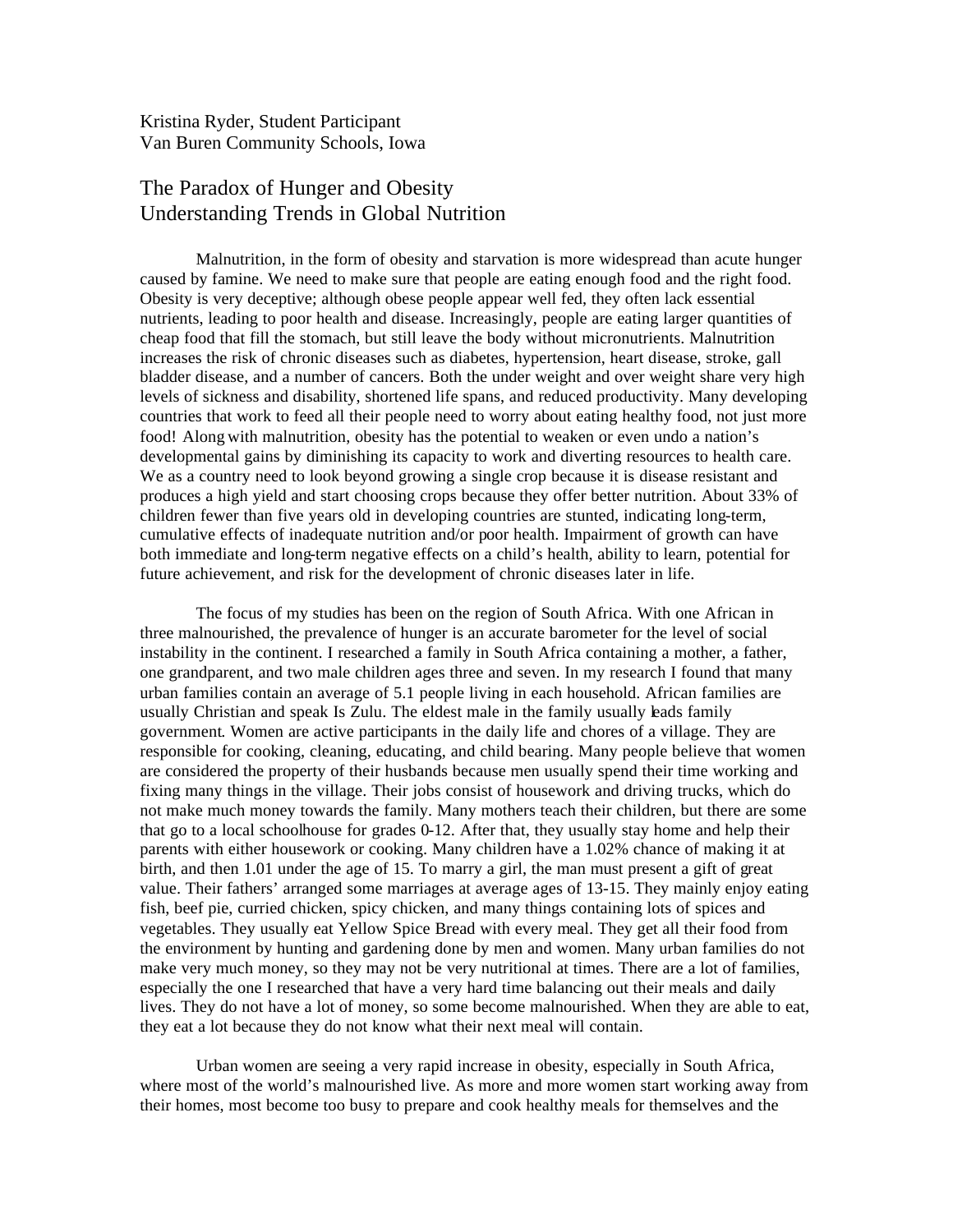their families. Women are more malnourished than men because they have become more vulnerable to nutritional problems caused by their lower social and economic status, as well as physiological needs. Women who enjoy good health are better able to contribute to economic development in the future. If we improve women's knowledge of nutrition and food safety, we can prevent illnesses, disabilities, and premature deaths in the world. If we decide to improve women's knowledge, it could be a first step to help overcome world hunger later on in life.

Many women do all the cooking in the households because the men and older kids go out and hunt with their fathers. The traditional family has a problem with income because they do not make enough money to support themselves, let alone their family. The father and kids go out hunting and fishing to make sure that they have enough food to eat for that day. Their mother usually tends to the garden and helps to get fresh greens from the garden. Sometimes families can go out and sell some of the vegetables to other families and that could be a way to produce easy income. When they eat, they do not worry about how nutritious it is, but the quantity. Not having enough income is hard because they have to purchase some of their own food vitamins and dietary supplements for themselves or children.

Malnutrition causes very bad environmental problems for the world because there are so many malnourished people that go out and search all the lands trying to find food to feed their families. In Southern Africa there are not very many animals because there are many families, going out everyday and killing animals for their own benefits. Not many people are worried about the environmental causes dealing with animal hunting. Most Southern Africans hunt for many things including water buffalo, alligators, gazelle, elephant, and rhinoceros. They need to produce more vegetables because they are filling and nutritious.

Gender is a very important cause related to malnourished families. Women in South Africa are not able to go out and hunt very often. They do all the cooking and cleaning, so they hardly have anytime to eat. When they do get to eat they do not worry about how nutritious it is. Gender has become very overrated in many underdeveloped countries; they have different rights for men and women. They have jobs and guidelines that cannot be violated. The situation has become very critical for all men and women. There are very many people that believe only men can or cannot do certain jobs and women can do others. Men and women rarely do jobs together because South Africa is being biodiversity diminished. There are many animals that have either become extinct or endangered greatly caused by gender relations dealing with malnourished families. Developing countries are disadvantaged, because there are a lot of countries that do not have very many resources.

I believe that we cannot resolve or improve gender, but if we try and lower the amount of food and gain more nutrition, many people will become less malnourished and become healthier. South Africa needs to get more jobs to allow the people, to produce more income. I believe that if families bring in more income, they will become distinctively healthier. We really need to try and preserve the environment for the future families. South Africa needs to work together to try and reduce the level of malnourishment. Many people are working together to try and decrease the number altogether. It would really benefit men because many of them could help their wives with some of the chores rather than be out hunting. The best thing that anyone could do would be to make more jobs and hire more people. Income would be the best thing for all the people. Male and women gender problems have significantly grown in the past decade. We need to decrease the amount of different racism contained with certain jobs. If South Africa produces more jobs for men and women, they could help reduce the risk of malnutrition in the future.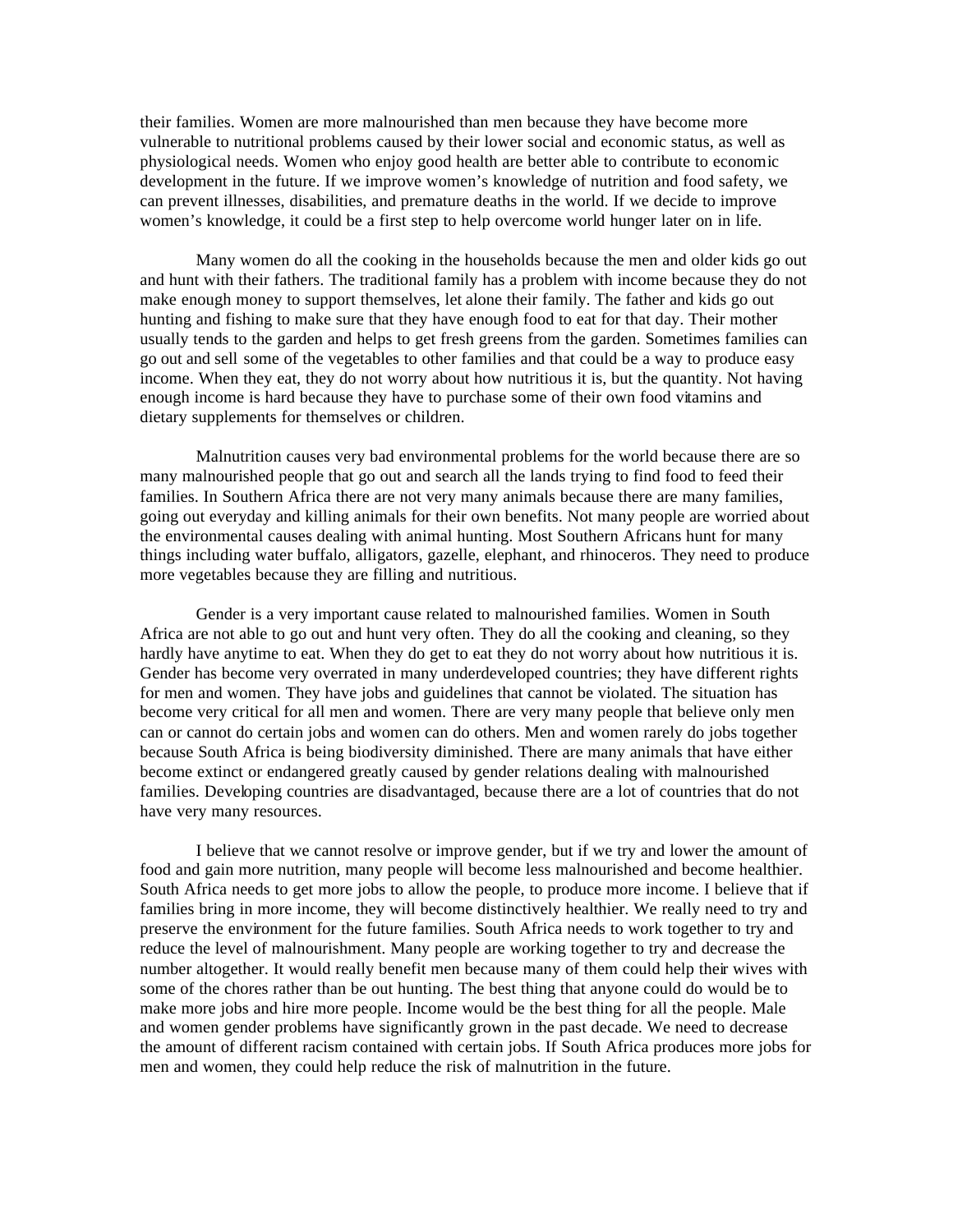I believe that malnutrition is getting worse everyday because many people go out everyday and kill more animals. They do not realize that when they kill animals they are hurting the environments and themselves. South Africa is killing the environment because they have started eating less foods that do not fill them up, so they are taking away nutrition that the earth needs. The traditional family is falling more and more every day because there are fewer jobs, and more people are becoming ill or dying. The population is decreasing because the less food that we have, the less food we eat. Malnourishment creates a great lack on the human population. There are about five to ten people dying every day because of the loss of nourishment. I believe that this is going to decrease the population everyday if we do not do something to help disadvantaged countries get better nutrition.

I truly recommend that more private, voluntary organizations get together and try and focus all their thought on disadvantaged countries, especially South Africa. The World Bank needs to get together and figure out some way to donate some money or even time to South Africa. I realize that some people cannot donate all their time and money to South Africa, but they need to figure out some way to help. The World Bank is one organization that can lend some of their money to some countries. A lot of these organizations have extra money that they spend on unnecessary items. They could not spend as much money on some of those things and appreciate how much they have. There are also many people that can go out and donate a little of there money to disadvantaged countries. Many people are money gifted and spend it on unreasonable things. They do not think about people across the world that are starving and have no cloths or house. I am not saying that people need to go out and spend all of their hard earned money on other people, they just need to help out and give some of their earnings to under developed countries. The President himself could go out and donate some of his time and even money to South Africa. He could help them to figure out a way to disperse their money over the region to many starving families. There is at least one voluntary organization that could have a banquet supper or get people to donate some food that they could ship a community over seas to South Africa.

I strongly believe that the United States could work together with South Africa on a way to fight malnourishment. We all need to do something to help them because more are dying everyday. If many national governments got together, they could make a huge impact on South Africa and other disadvantaged countries. Sustainable development requires political, economic, and social changes that include empowering the disenfranchised, widening access to assets and other resources, narrowing the gap between rich and poor, and adjusting consumption patterns so to foster good stewardship of nature. Obesity is not as big a problem as hunger in developing countries, but we still need to figure out what and how we are going to handle the matter. Whatever we decide to do, we need to do it fast because there are going to be people dying everyday, sometimes every hour. There are extraordinary amounts of people that have never felt hunger, while in other countries that have never felt the effect of hunger. I feel the need that we all need to get together and have people join all over the world come to South Africa, or any other disadvantaged country for that matter, and bring or make food and clothing. If we all find a way to help just a little bit, we could try and solve hunger and obesity. If we find out a way out of malnourishment, we could figure out many answers to most of the world's problems. We may be able to figure out many things that would help us in the future.

After reading this essay I am hoping that you agree with my opinions. I have thought about all the possibilities regarding malnutrition. There are many people that have tried to help the malnourished in the world, but there are to many for one person to help. There are many other causes of death, but starvation is the worst. Starvation affects relatively few people, but the amount of food needed is big. Chronic hunger caused by poverty is much more widespread than